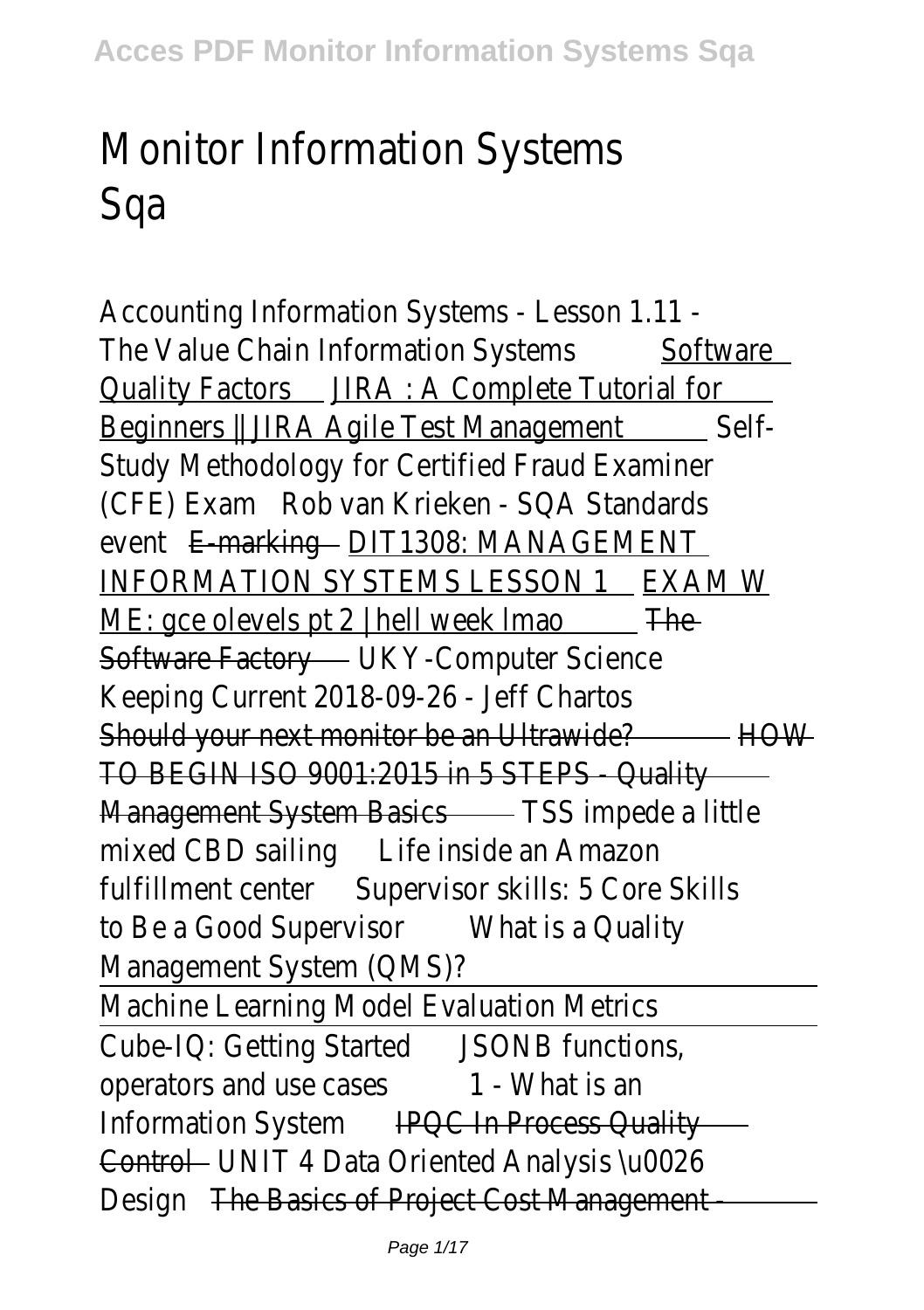Project Management Training EXPIRED Computer Security \u0026 Penetration Test Book Bundle: 14 Books for \$15 #InformationSystems by Dr Hahn Jungpil SAP BASIS Training full video 2015 Orals Preparation for Chief Mates Examination - Part 10A Manual Testing Full Course for Beginners Part-1 JD Job Description in Quality Departme Monitor Information Systems Sq Monitor information systems. CFABAD131 Unit Code FEOG 04 Monitor information syst CFABAD131 Monitor information system Overview This standard is about monitoring maintaining information systems to meet age specifications within legislation a organisational requirements. It include resolving problems when they occur reviewing and further developing the information system

Monitor information systems - S Monitoring Planning Performance Indicat Knowledge and Understanding 1. Identify information to be monitored and the resour available to do so 2. Provide training ongoing support to users 3. Maintain and up the information system 4. Monitor the use of information system 5. Resolve problems w<br>Page 2/17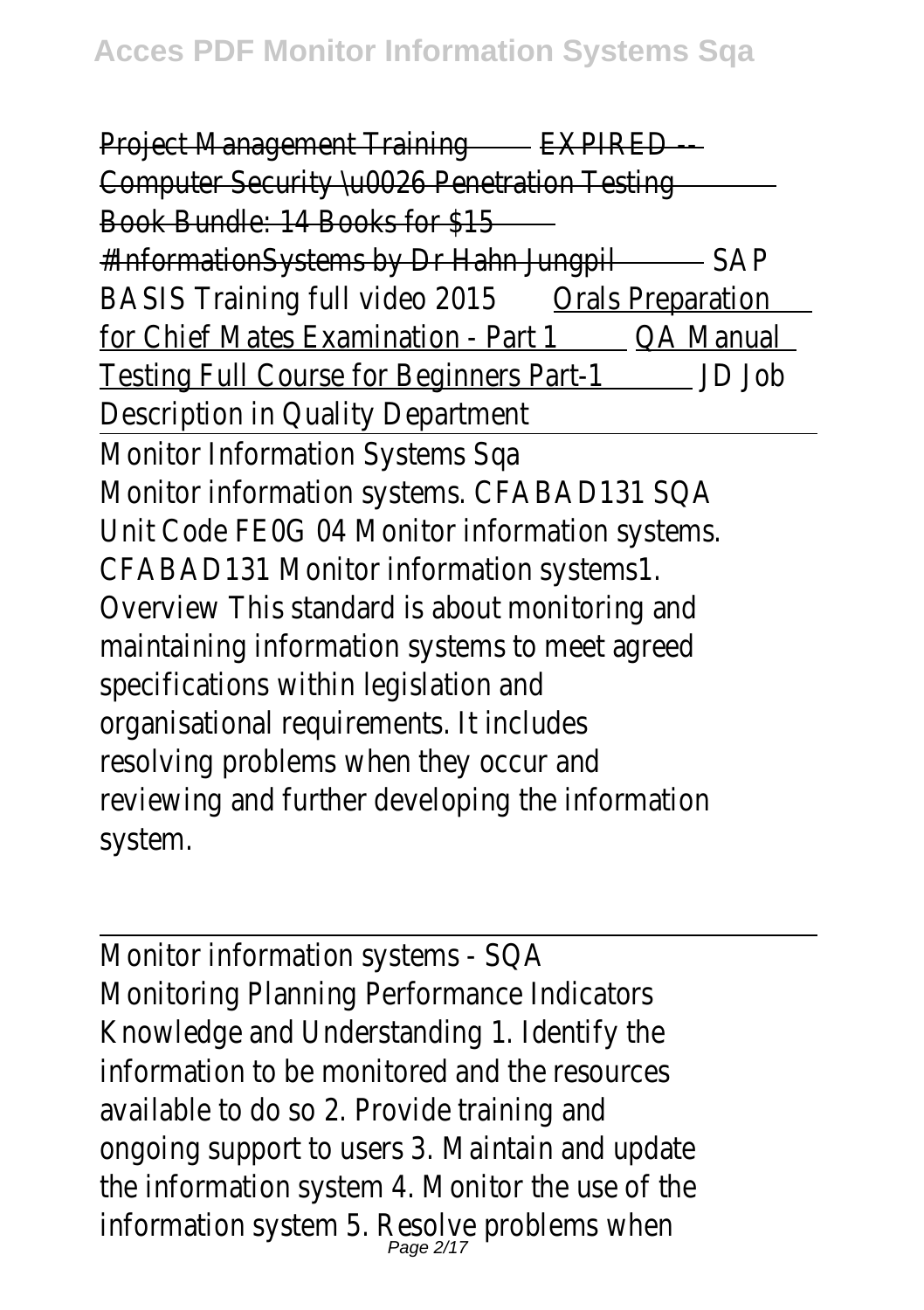they occur 6. Review and further deve information system

S316: Monitor information systems -CFABAD122 - SQA Unit Code FE1M 04 Ma and evaluate information systems. CFABAD Manage and evaluate information systen Overview This standard is about monitoring evaluating information systems to meorganisational and users' needs. It inclue providing training and support to use ensuring that systems are in place to ider and deal with problems and using feedback evaluate the system and identify and prior development need:

Manage and evaluate information systems -PDF Monitor Information Systems Sqa systems verification - SQA Autodiscovery allow monitoring system to "search" and scan prede?ned subnet or network and ?nd dev on that network. In our Windows example can scan the subnet and discover all hosts that network and import them into monitoring system, ready to be modi?ed have host Page 11/2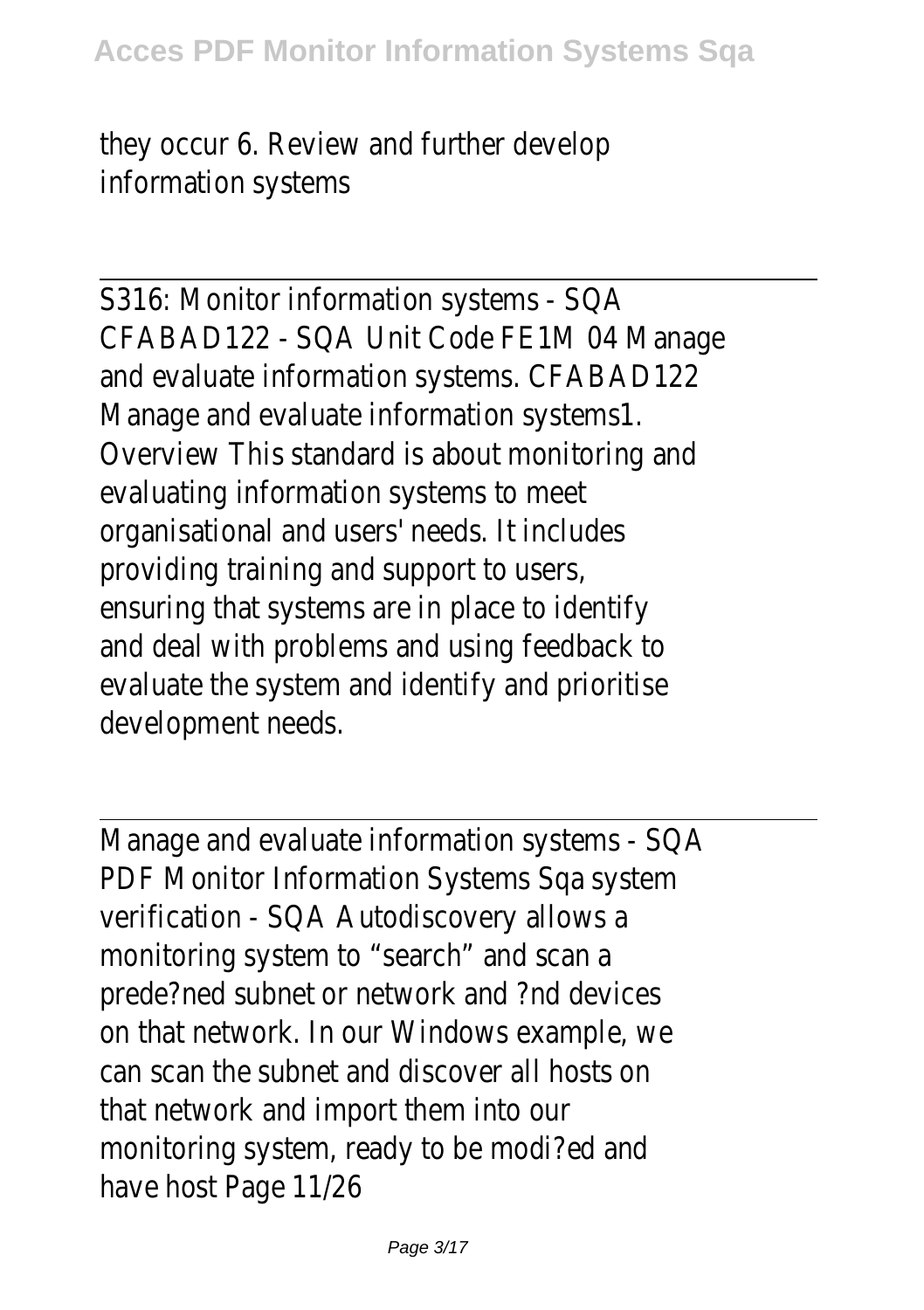Monitor Information Systems Sq Where To Download Monitor Information Systems Sqa Monitor Information Systems S modapktown.com Software quality assura best practice. Here are some best practices an effective SQA implementation. Continu improvement: All the standard process in must be improved frequently and made off so that the other can follow. This

Monitor Information Systems Sq logisticsweek.cor

The information in a past paper may reproduced in support of SQA qualifications on a non-commercial basis. If it is reproduction SQA must be clearly acknowledged as source. If it is to be reproduced for any o purpose, written permission must be obta from permissions@sqa.org.uk

SQA - NQ - Past papers and marking instructions. Monitor Information Systems Sqa Recogni the mannerism ways to acquire this eb monitor information systems sqa is addition useful. You have remained in right site to b getting this info. get the monitor informa<br>Page 4/17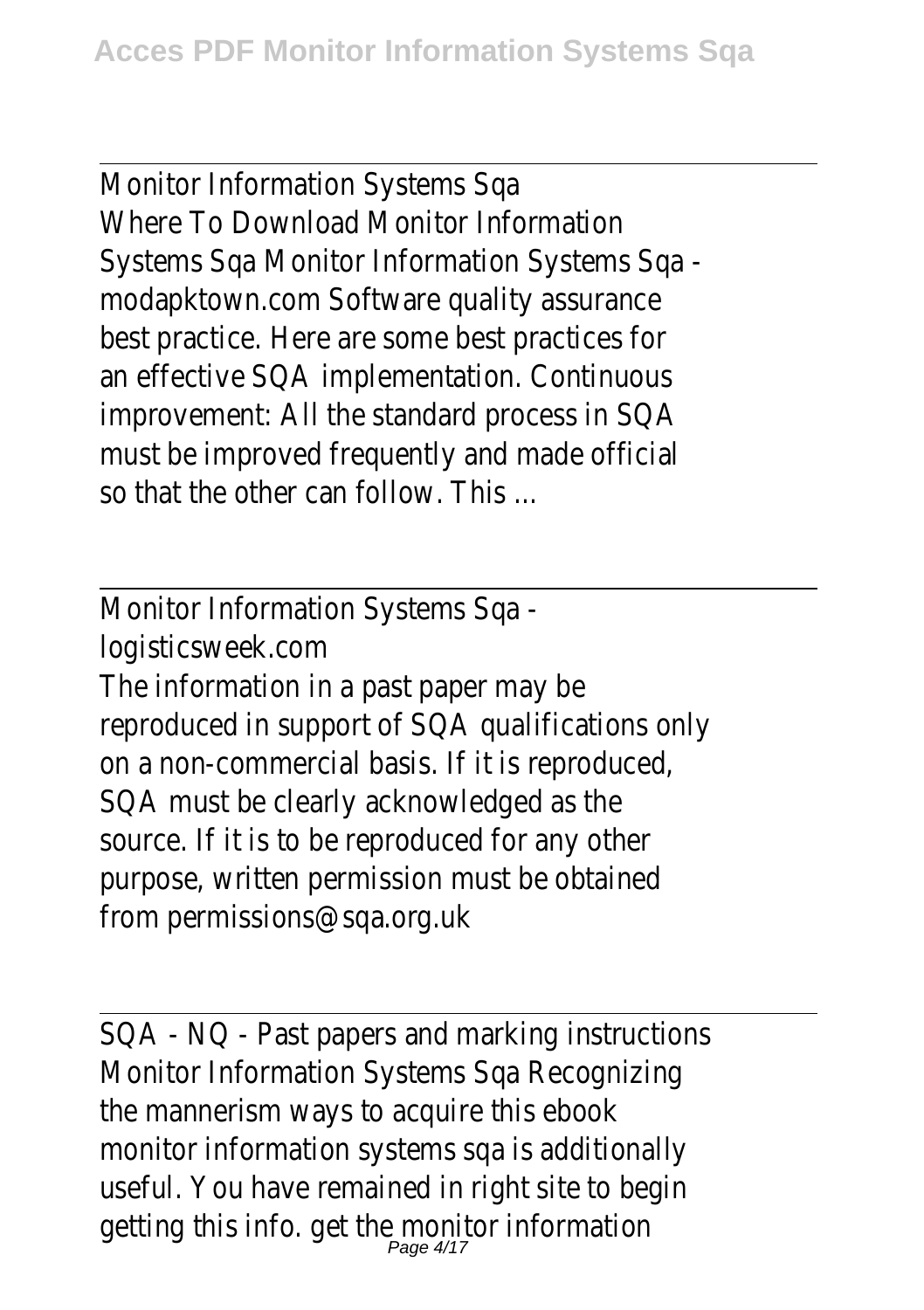systems sqa connect that we have the fund here and check out the link. You could purch lead monitor.

Monitor Information Systems S Read Book Monitor Information Systems Monitor Information Systems Sqa If you ally needsuch a referred monitor information systems books that will find the money for you worth the utterly best seller from us currently several preferred authors. If you want to f books, lots of novels, tale, jokes, and m fictions ...

Monitor Information Systems Sq ftp.ngcareers.com SQA Connect. SQA Connect is our online portal for SQA approved schools, colleges, employ and training providers (centres) and ot approved organisations. Through SQA Conr you can access a range of services that pro delivery and operational support for qualifications. Log in to SQA Conn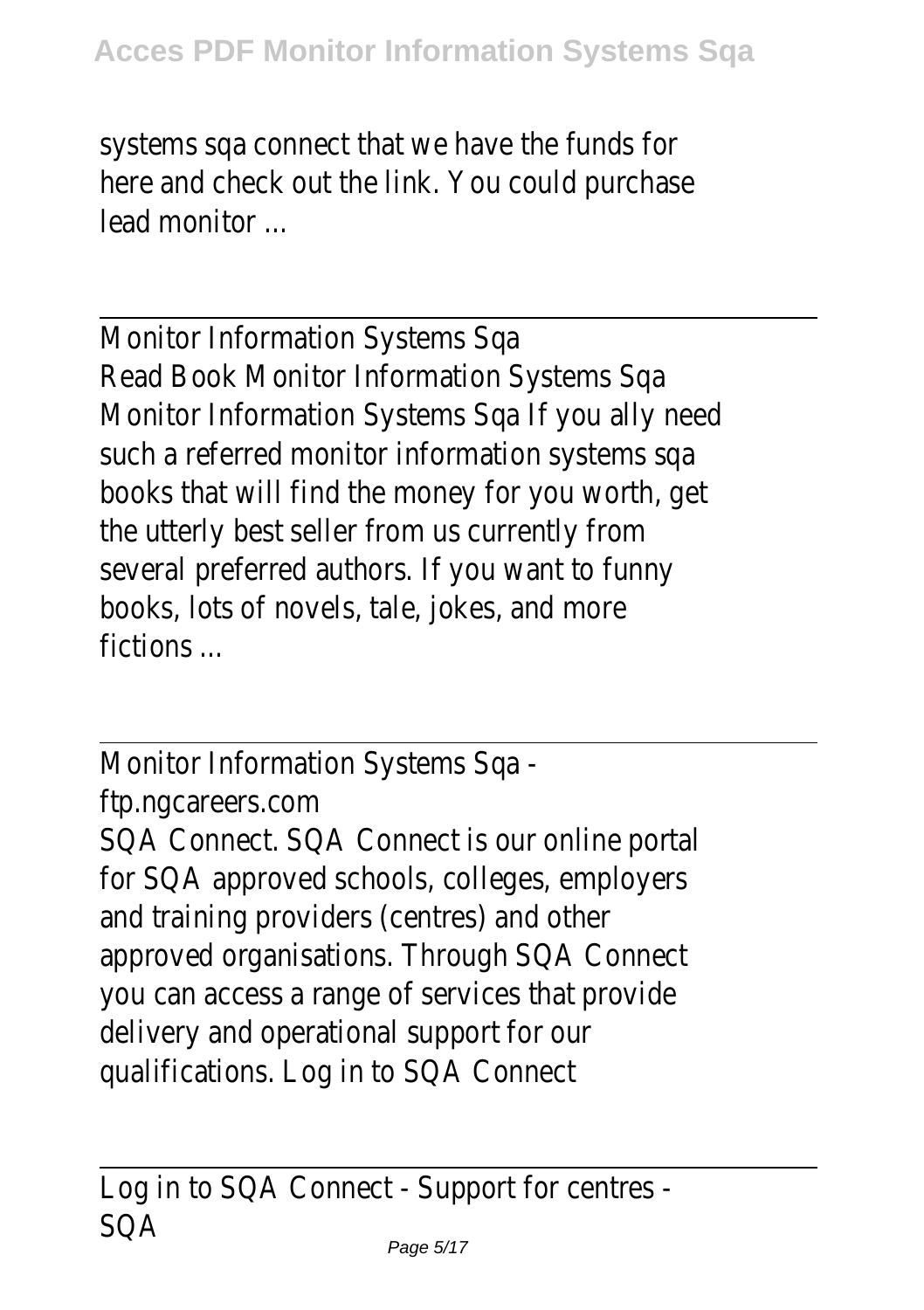The heart of Scotland's world-renown education system. Offering globally recogni qualifications and services to realise your potential. NQ changes 2020/

Scottish Qualifications Authority - S Information to support the delivery of HN Engineering Systems. HNC/HND Engineer Systems. The HNC/HND Engineering Systems. award aims to develop candidate's abilities apply analysis and synthesis skills to solution of engineering problems and provi an award that creates a route towards meet the academic requirements for Incorporation Engineer status

HNC/HND Engineering Systems - S When monitoring information systems you need to consider the legal and eth requirements. A main focus on this is priva-Privacy is the right to be left alone and free surveillance and unreasonable persor intrusions.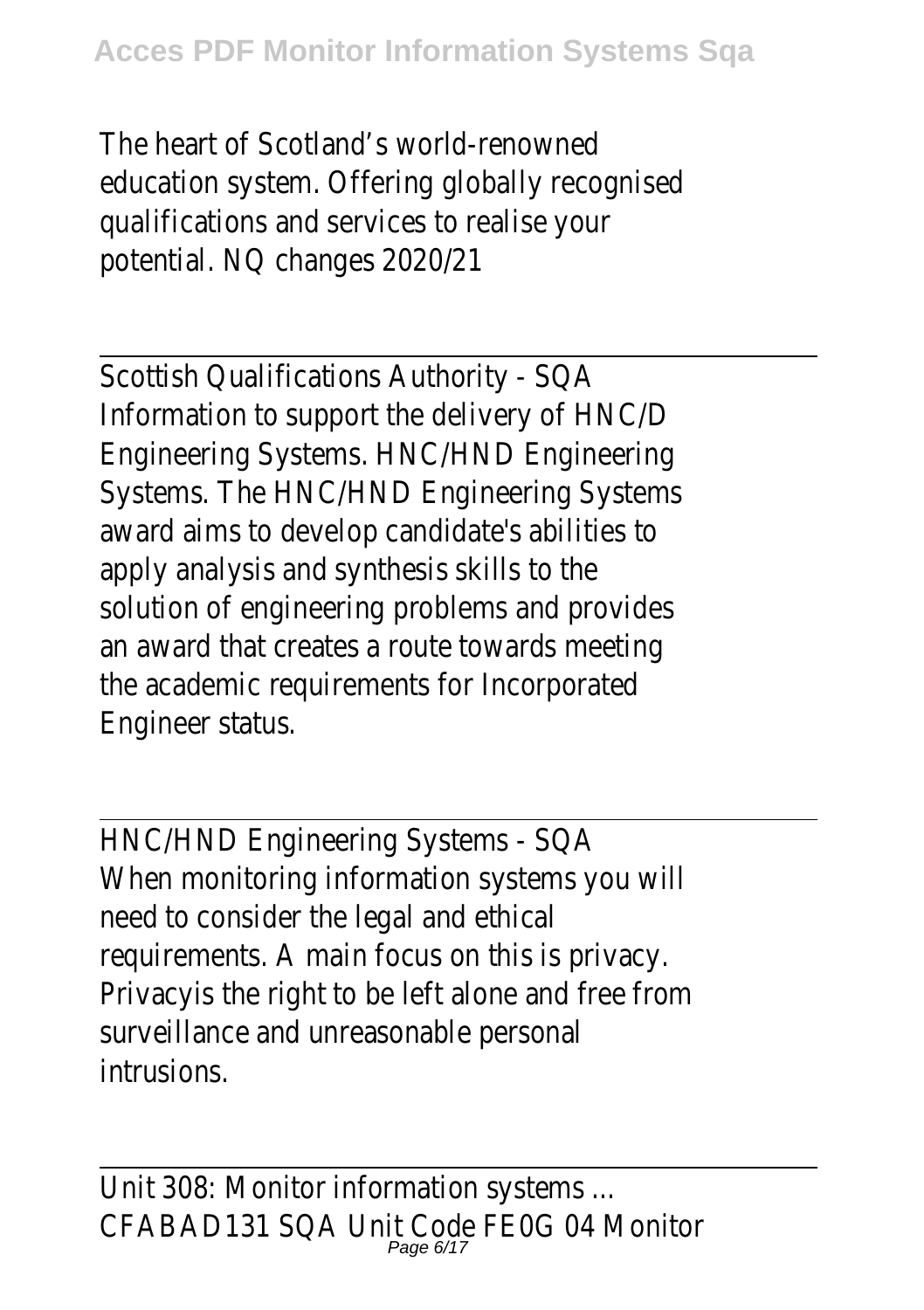information systems CFABAD131 Mor information systems 2 Performance criteria must be able to: P1 identify the information to monitored and the resources available to do P2 provide training and ongoing suppor users Unit 308: Monitor information syster

Unit 308 Monitor Information Systems - waka Monitoring Reports 2005 Reports. Television Operations and Productions - Re on Monitoring Standards 2005 (492 KB) Television Operations and Productions -Monitoring Report 2005 (108 KB) 2004 Rep HND Communication - Report on Monitor Standards 2004 (118 KB) HND Communication Unit Monitoring Report 2004 (121)

Monitoring Reports - S We review awarding body systems a processes by monitoring their approved providers. Provider monitoring activit conducted on an annual basis where possi-Our Quality Enhancement Rating (QER) inform the level of monitoring activity. Provider monitoring activity assesses how effective awarding bodies are in meeting regulat requirements. This ensures that the awar<br>Page 7/17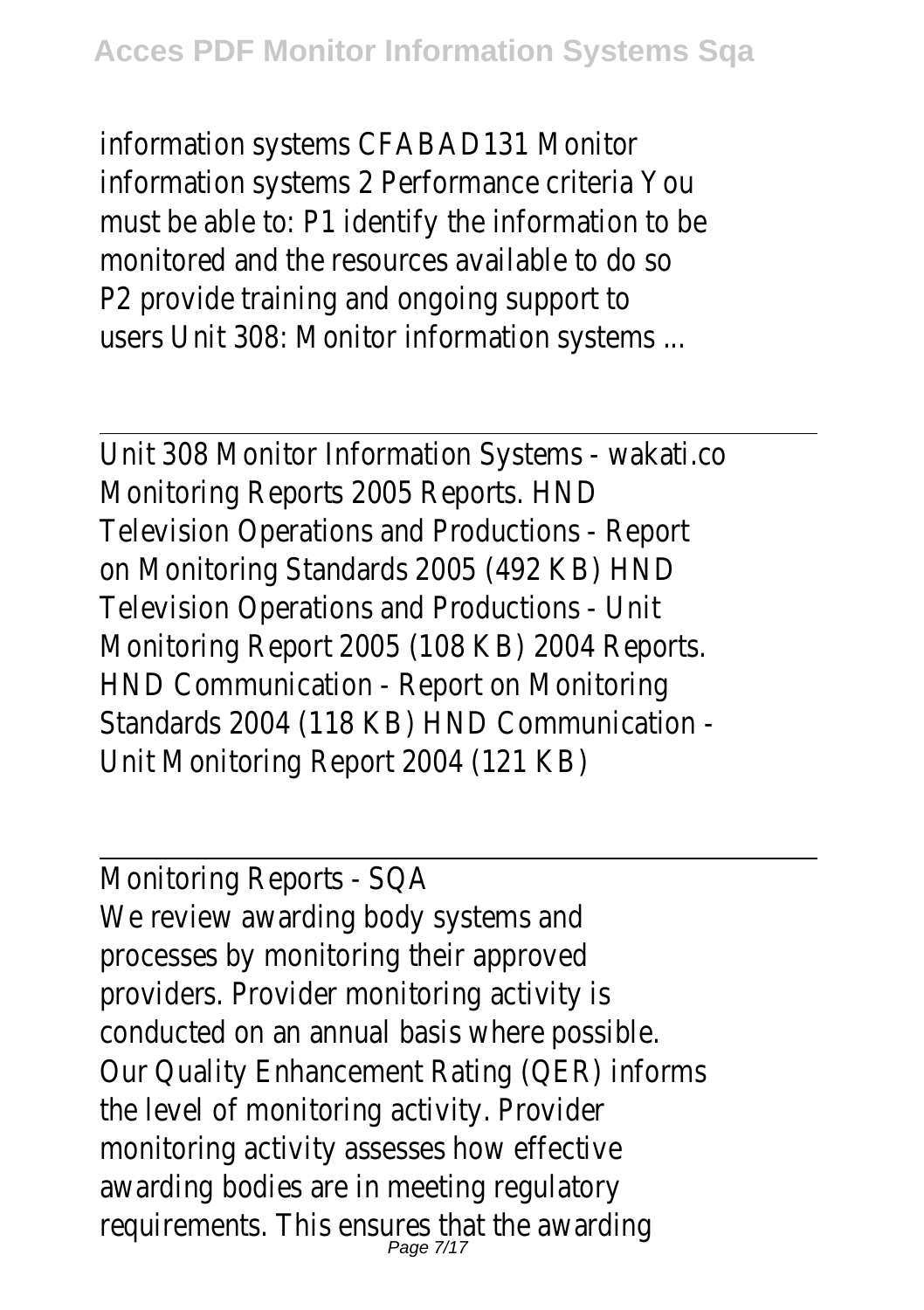body has adequate provision in place to support providers in achieving high standards accredited qualification

SQA Accreditation - Provider Monitoring Act Monitor information systems By signing statement of unit achievement you confirming that all learning outcom assessment criteria and range statements have been achieved under specified conditions that the evidence gathered is authentic. statement of unit achievement table must completed prior to claiming certificat

Monitor information systems - V Unit 317 Monitor Information Systems. System Unit The system unit, also known as a "towe "chassis," is the main part of a desk computer. It includes the motherboard, C RAM, and other components. The system also includes the case that houses the intercomponents of the computer. Components System Unit 1. ATX Power Supply-The r common computer power supplies are buil conform to the ATX form factor.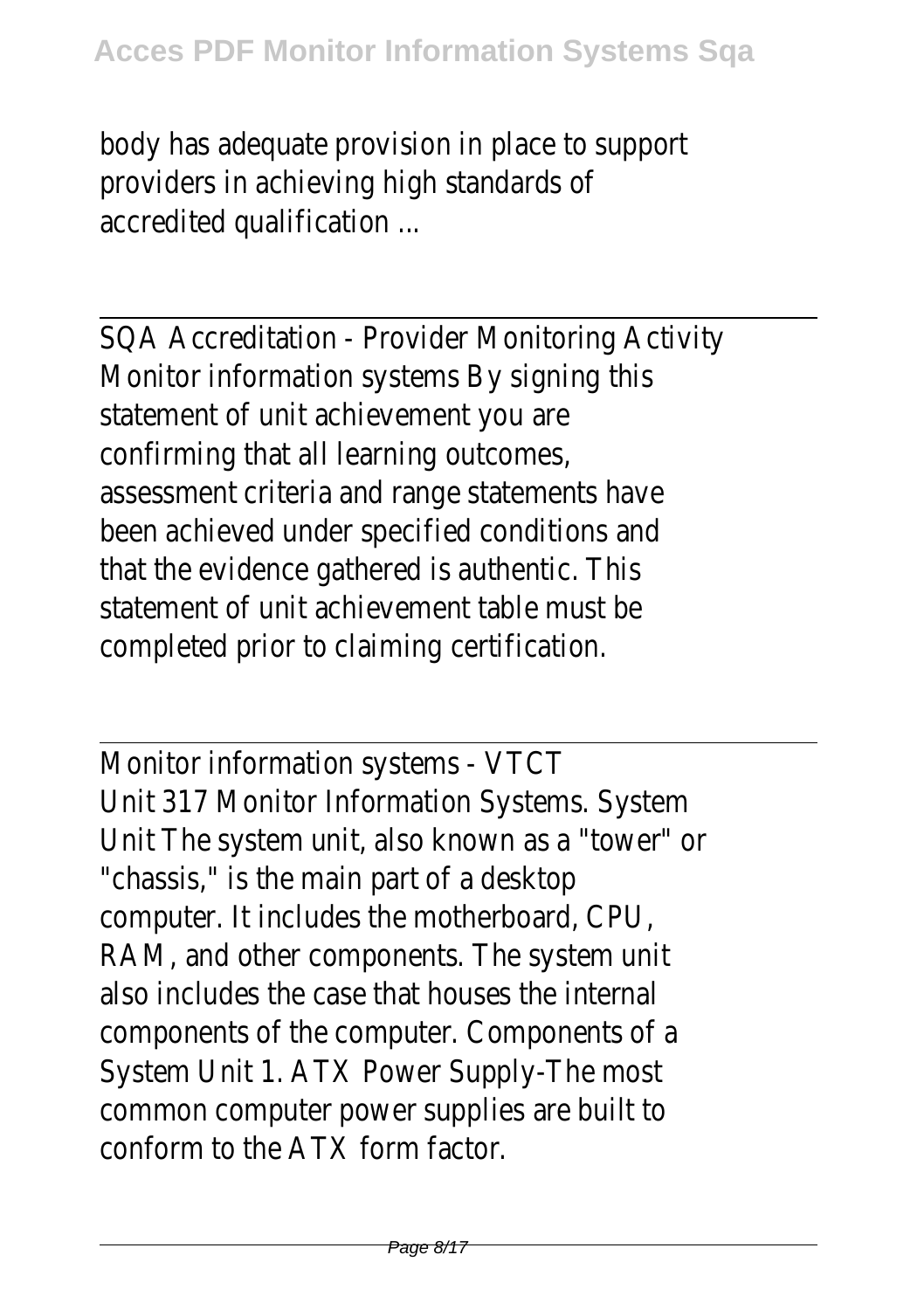Unit 317 Monitor Information Systems Essays

An SQA Analyst will monitor the implication practices of SQA over software developr cycles. SQA test automation requires individual to create programs to automate SQA process. These programs comp predicted outcomes with actual outcomes. work is used for constant test

Accounting Information Systems - Lesson 1 The Value Chain Information Systems Software Quality Factors JIRA : A Complete Tutorial for Beginners || JIRA Agile Test Management Self-Study Methodology for Certified Fraud Exan (CFE) Exam Rob van Krieken - SQA Standar event E-marking DIT1308: MANAGEME INFORMATION SYSTEMS LESSON 1 EXAM W ME: gce olevels pt  $2 \mid$  hell week Imao The Software Factory UKY-Computer Sciend Keeping Current 2018-09-26 - Jeff Cha Should your next monitor be an Ultrawide? HOW TO BEGIN ISO 9001:2015 in 5 STEPS - Quality Management System Basics TSS impede a litt mixed CBD sailing Life inside an Amazon fulfillment center Supervisor skills: 5 Core Ski to Be a Good Supervisor What is a Qualit<br>Page 9/17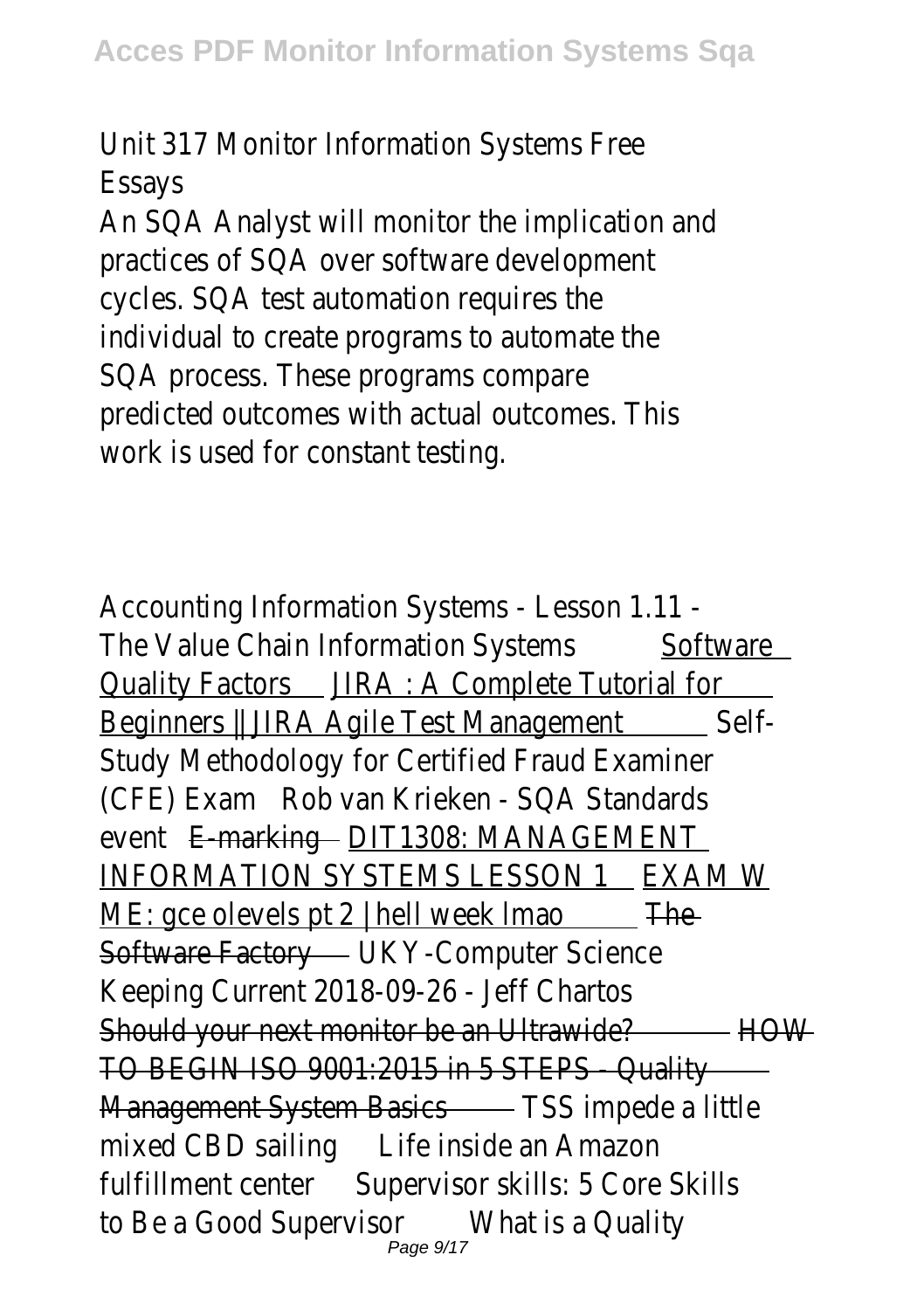Management System (QMS)

Machine Learning Model Evaluation Met Cube-IQ: Getting StartedJSONB function operators and use cases 1 - What is an Information System IPQC In Process Quality Control UNIT 4 Data Oriented Analysis \u00 Design The Basics of Project Cost Management Project Management Training EXPIRED Computer Security \u0026 Penetration Testi Book Bundle: 14 Books for \$15 #InformationSystems by Dr Hahn Jungpil SAP BASIS Training full video 2015 Orals Preparation for Chief Mates Examination - Part 10A Manual Testing Full Course for Beginners Part-1 JD Job Description in Quality Departme Monitor Information Systems Sq Monitor information systems. CFABAD131 Unit Code FEOG 04 Monitor information systems. CFABAD131 Monitor information system Overview This standard is about monitoring maintaining information systems to meet age specifications within legislation a organisational requirements. It includ resolving problems when they occur a reviewing and further developing the information system.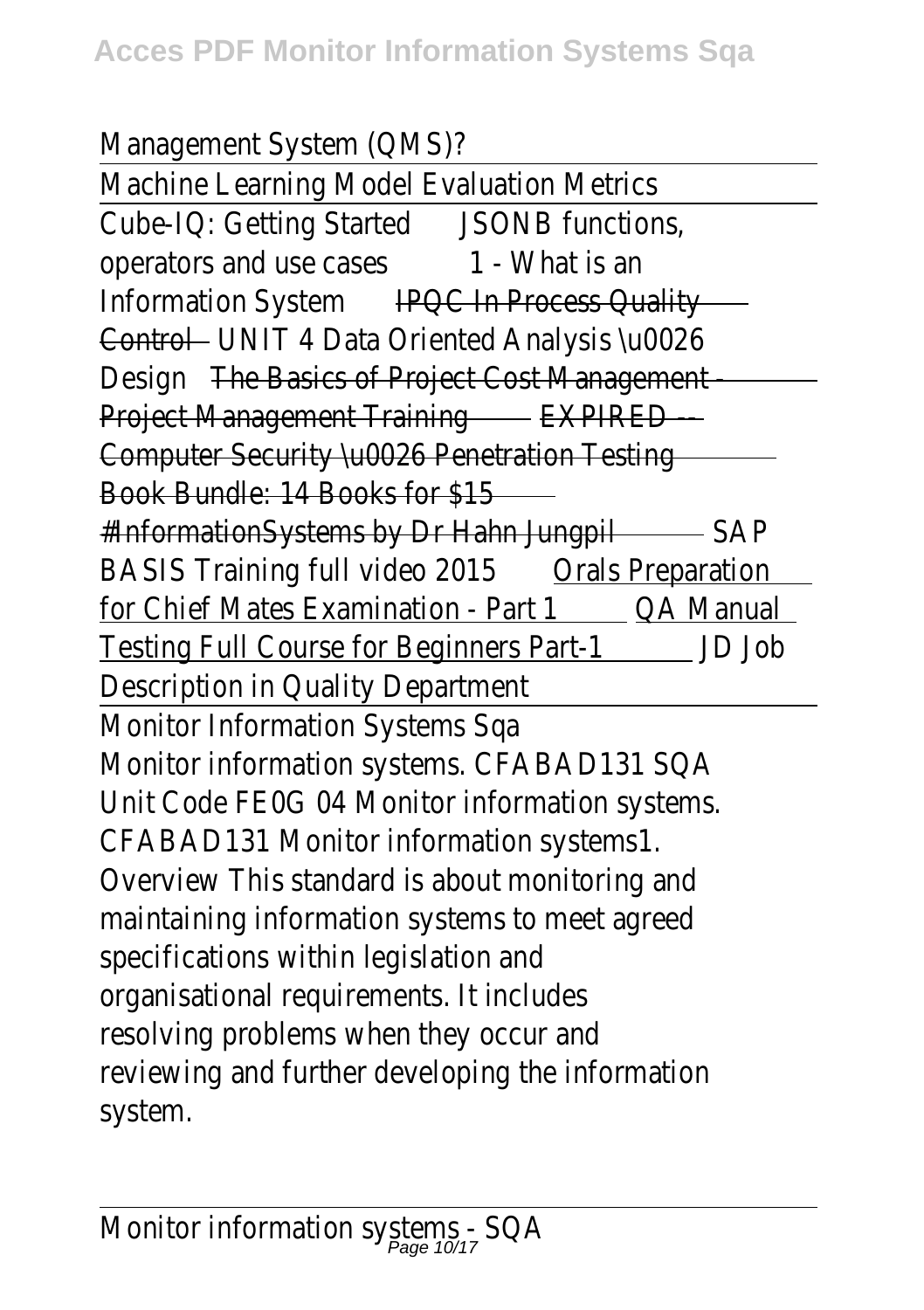Monitoring Planning Performance Indicat Knowledge and Understanding 1. Identify information to be monitored and the resour available to do so 2. Provide training ongoing support to users 3. Maintain and up the information system 4. Monitor the use of information system 5. Resolve problems w they occur 6. Review and further deve information system

S316: Monitor information systems -CFABAD122 - SQA Unit Code FE1M 04 Ma and evaluate information systems. CFABAD Manage and evaluate information systen Overview This standard is about monitoring evaluating information systems to m organisational and users' needs. It inclue providing training and support to use ensuring that systems are in place to ider and deal with problems and using feedback evaluate the system and identify and prior development needs

Manage and evaluate information systems -PDF Monitor Information Systems Sqa sys verification - SQA Autodiscovery allow monitoring system to "search" and scan and search" and search flow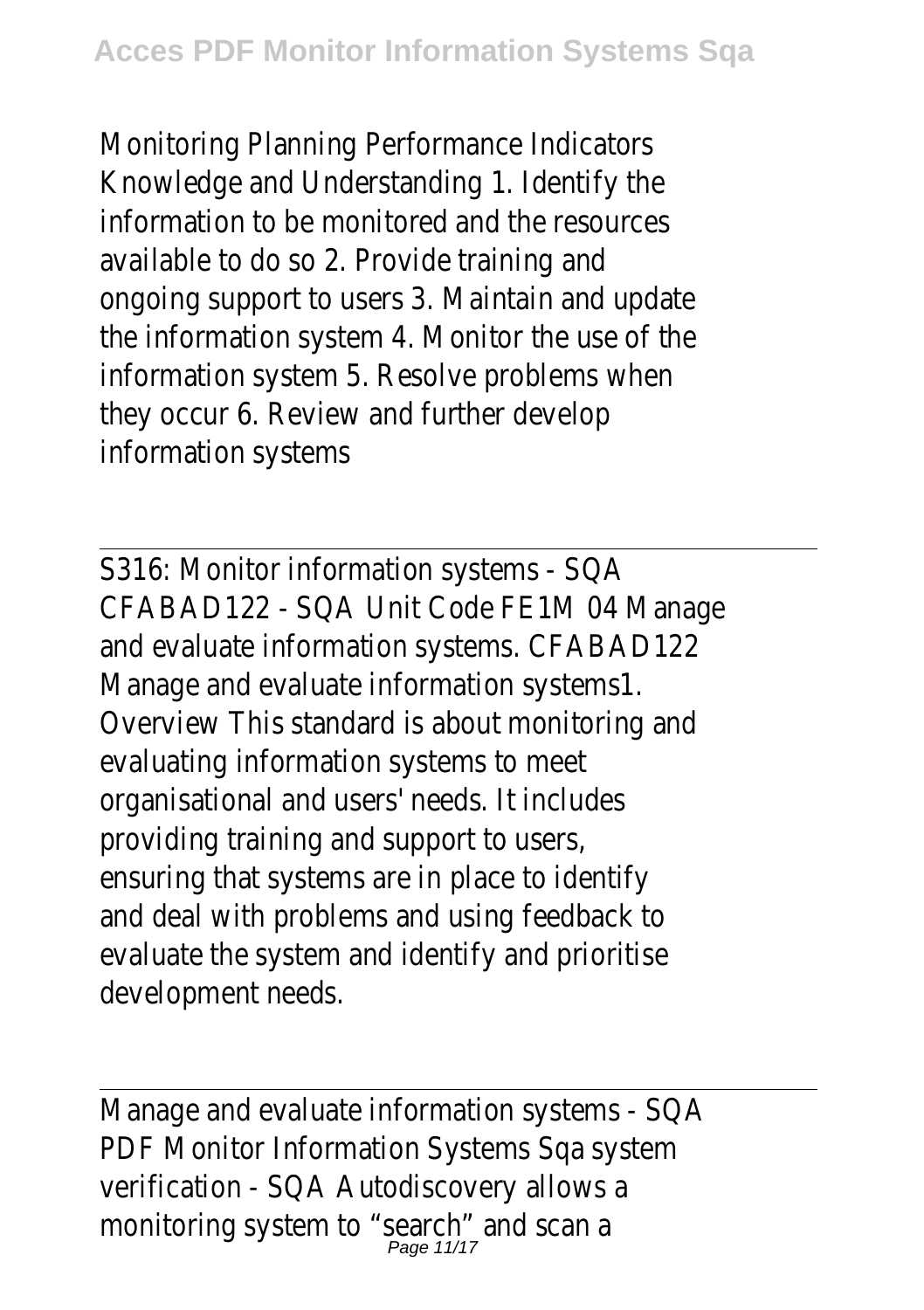prede?ned subnet or network and ?nd dev on that network. In our Windows example can scan the subnet and discover all hosts that network and import them into monitoring system, ready to be modi?ed have host Page 11/2

Monitor Information Systems S Where To Download Monitor Information Systems Sqa Monitor Information Systems S modapktown.com Software quality assura best practice. Here are some best practices an effective SQA implementation. Continu improvement: All the standard process in must be improved frequently and made off so that the other can follow. This

Monitor Information Systems Sq

logisticsweek.cor

The information in a past paper may reproduced in support of SQA qualifications on a non-commercial basis. If it is reprodue SQA must be clearly acknowledged as source. If it is to be reproduced for any c purpose, written permission must be obtained from permissions@sqa.org.uk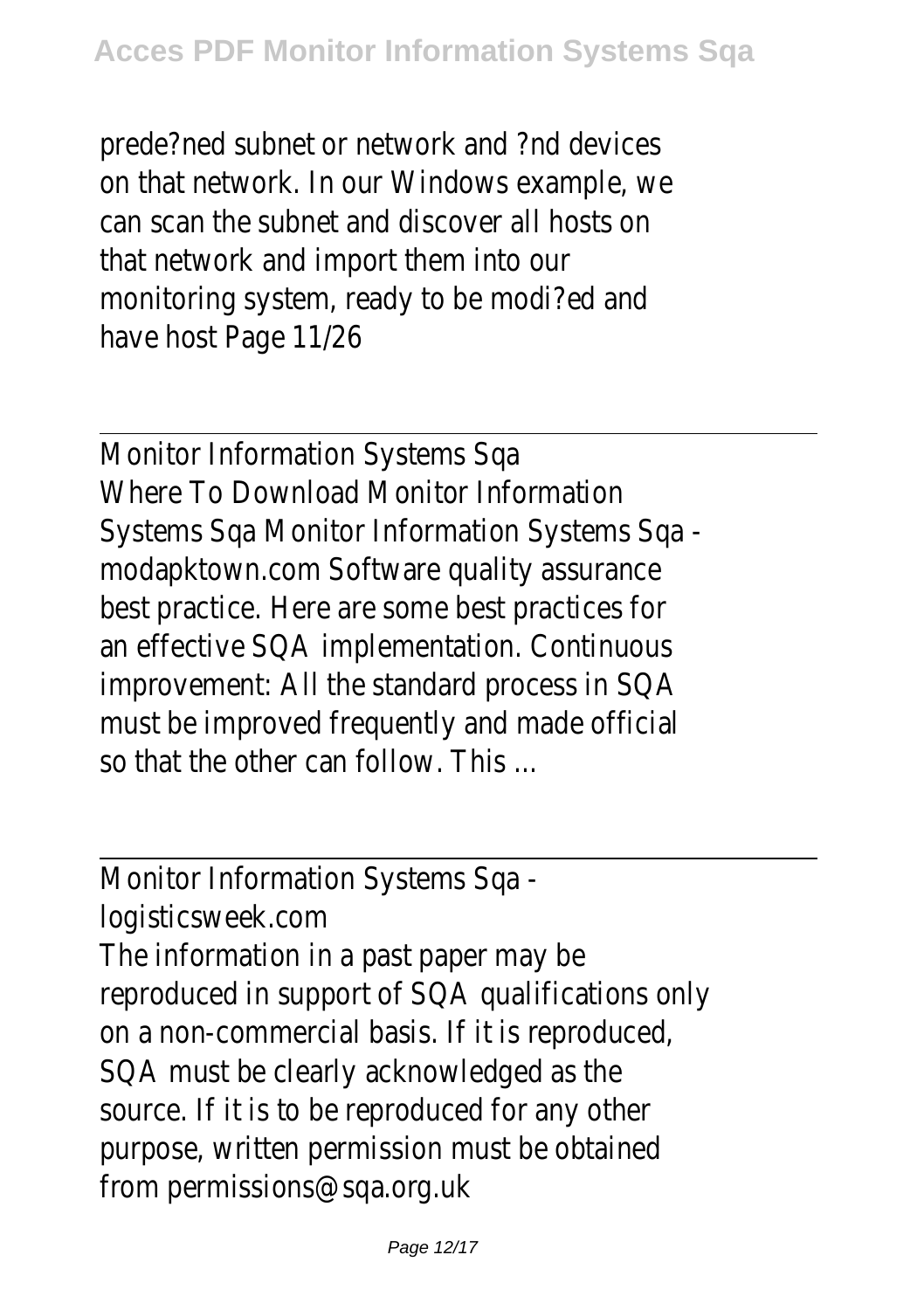SQA - NQ - Past papers and marking instruct Monitor Information Systems Sqa Recogni the mannerism ways to acquire this eb monitor information systems sqa is addition useful. You have remained in right site to b getting this info. get the monitor information systems sqa connect that we have the fund here and check out the link. You could purch lead monitor ...

Monitor Information Systems S Read Book Monitor Information Systems Monitor Information Systems Sqa If you ally needsuch a referred monitor information systems books that will find the money for you worth the utterly best seller from us currently several preferred authors. If you want to f books, lots of novels, tale, jokes, and m fictions ...

Monitor Information Systems Sq ftp.ngcareers.com SQA Connect. SQA Connect is our online portal for SQA approved schools, colleges, employ and training providers (centres) and ot approved organisations. Through SQA Conr<br>Page 13/17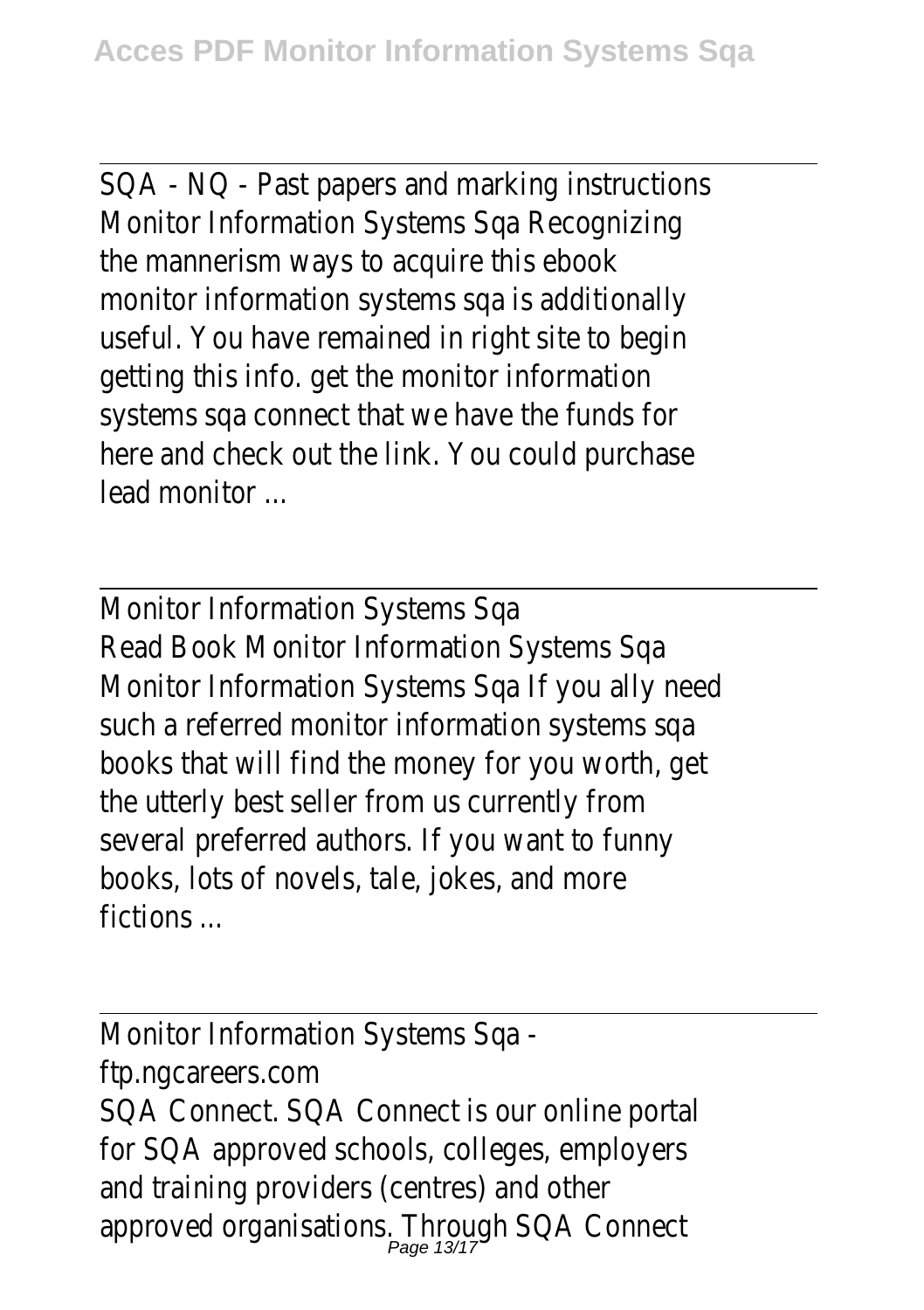you can access a range of services that pro delivery and operational support for qualifications. Log in to SQA Conn

Log in to SQA Connect - Support for cent SQA

The heart of Scotland's world-renown education system. Offering globally recogni qualifications and services to realise your potential. NQ changes 2020/

Scottish Qualifications Authority - S Information to support the delivery of HN Engineering Systems. HNC/HND Enaineer Systems. The HNC/HND Engineering Syste award aims to develop candidate's abilities apply analysis and synthesis skills to solution of engineering problems and provi an award that creates a route towards meet the academic requirements for Incorporation Engineer status

HNC/HND Engineering Systems - S When monitoring information systems you need to consider the legal and eth requirements. A main focus on this is priv<br>reguirements. A main focus on this is priv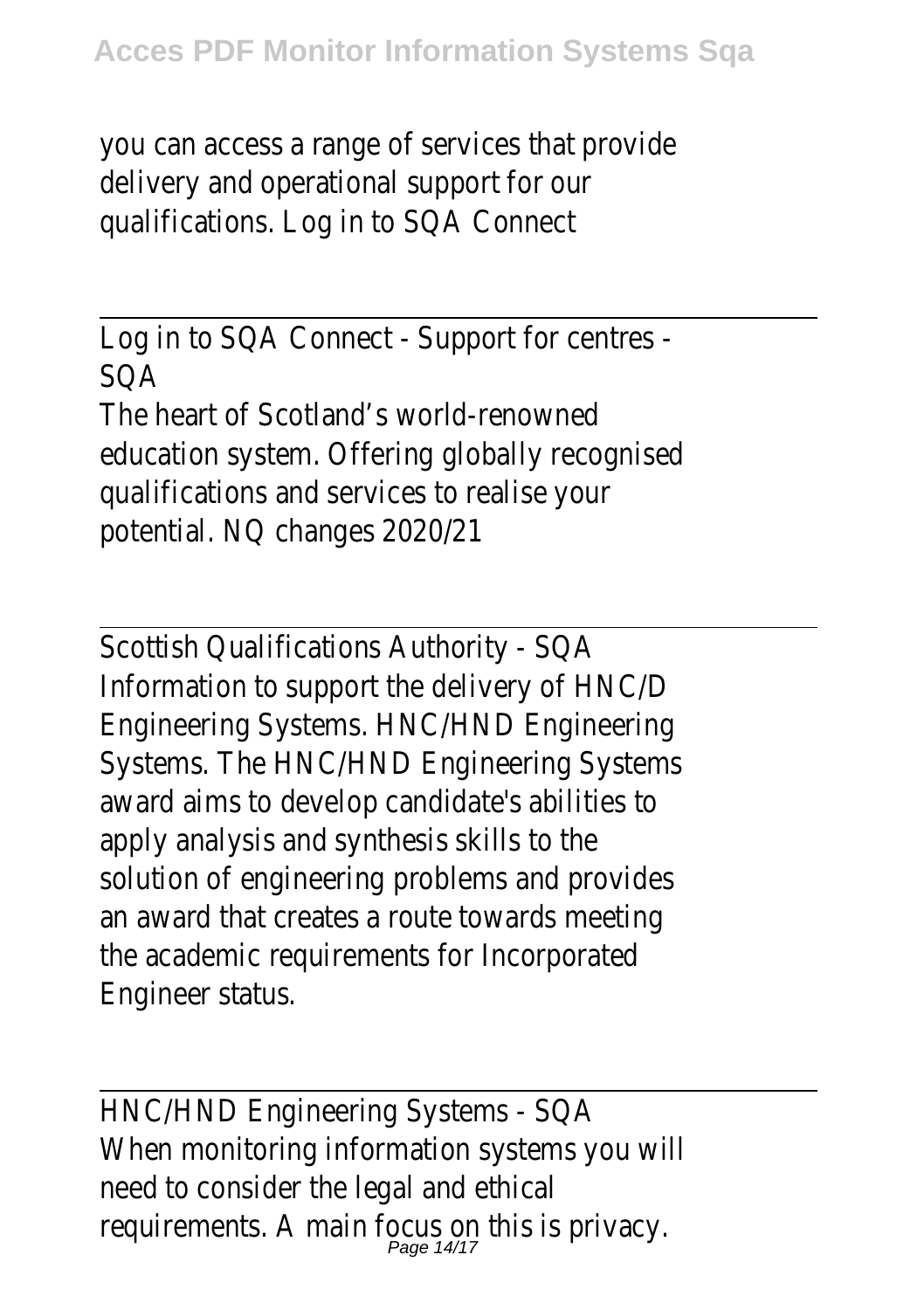Privacy is the right to be left alone and free surveillance and unreasonable person intrusions.

Unit 308: Monitor information system CFABAD131 SOA Unit Code FFOG 04 Mo information systems CFABAD131 Mor information systems 2 Performance criteria must be able to: P1 identify the information monitored and the resources available to de P2 provide training and ongoing suppor users Unit 308: Monitor information syster

Unit 308 Monitor Information Systems - wakati Monitoring Reports 2005 Reports. Television Operations and Productions - Re on Monitoring Standards 2005 (492 KB) Television Operations and Productions -Monitoring Report 2005 (108 KB) 2004 Rep HND Communication - Report on Monitor Standards 2004 (118 KB) HND Communication Unit Monitoring Report 2004 (121

Monitoring Reports - S We review awarding body systems  $a$ processes by monitoring their appro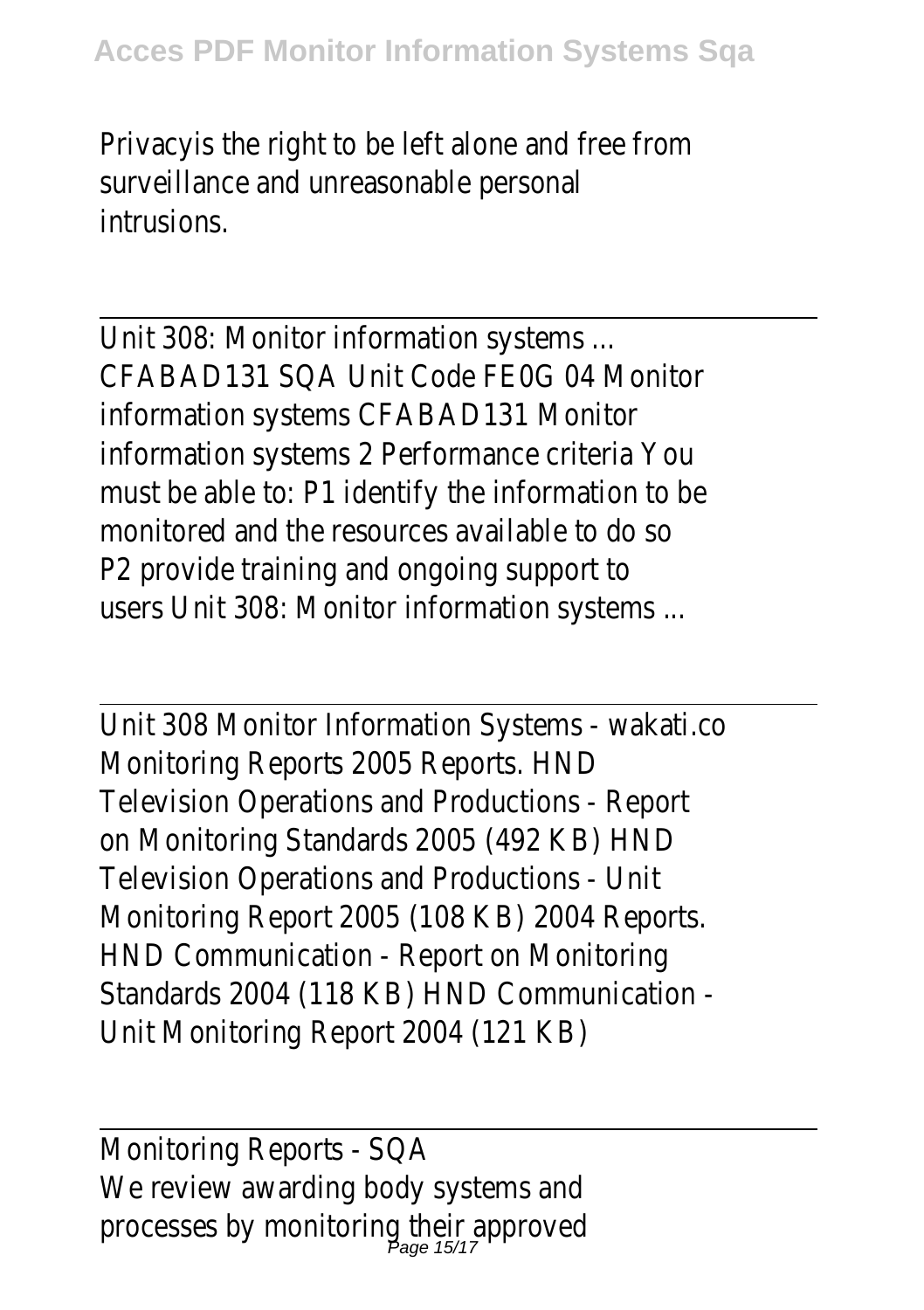providers. Provider monitoring activit conducted on an annual basis where possed Our Quality Enhancement Rating (QER) info the level of monitoring activity. Prov monitoring activity assesses how effect awarding bodies are in meeting regulat requirements. This ensures that the award body has adequate provision in place to support providers in achieving high standards accredited qualification

SQA Accreditation - Provider Monitoring Act Monitor information systems By signing statement of unit achievement you confirming that all learning outcom assessment criteria and range statements have been achieved under specified conditions and that the evidence gathered is authentic. statement of unit achievement table mus completed prior to claiming certificat

Monitor information systems - V Unit 317 Monitor Information Systems. System Unit The system unit, also known as a "towe "chassis," is the main part of a desk computer. It includes the motherboard, C RAM, and other components. The system  $P_{\text{age 16/17}}$